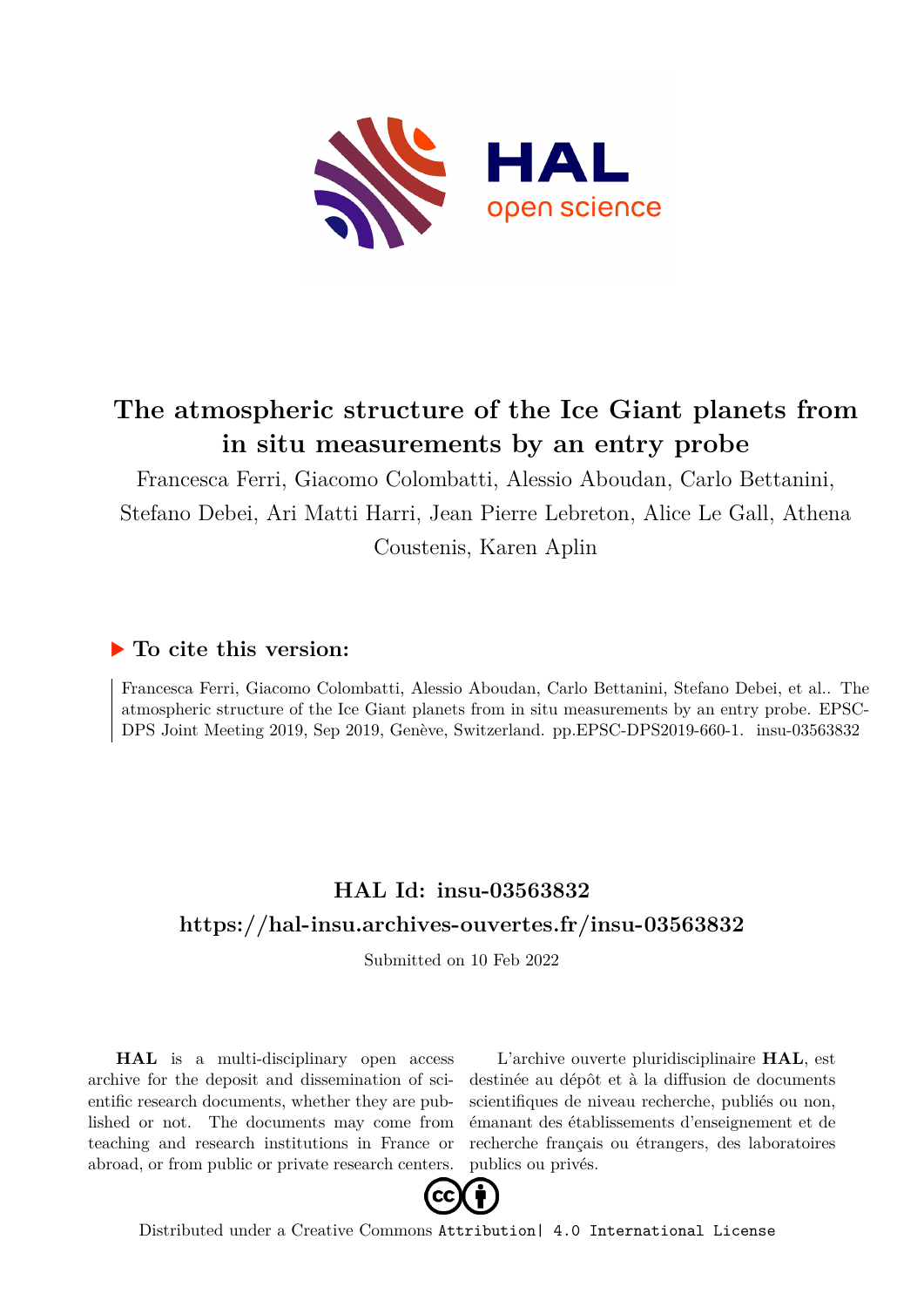

### **The atmospheric structure of the Ice Giant planets from** *in situ* **measurements by an entry probe**

Francesca Ferri<sup>1</sup>, Giacomo Colombatti<sup>1</sup>, Alessio Aboudan<sup>1</sup>, Carlo Bettanini<sup>1</sup>, Stefano Debei<sup>1</sup>, Ari Matti Harri<sup>2</sup>, Jean Pierre Lebreton<sup>3</sup>, Alice LeGall<sup>4</sup>, Athena Coustenis<sup>5</sup>, Karen Aplin<sup>6</sup>,

*1 Università degli Studi di Padova, CISAS "Giuseppe Colombo", Padova, Italy, <sup>2</sup>*

*Finnish Meteorological Institute (FMI), Helsinki, Finland, <sup>3</sup>*

*LPCE2, Orleans, France, <sup>4</sup> LATMOS, France, <sup>5</sup> LESIA Obs. Paris-Meudon, France, <sup>6</sup>*

<sup>6</sup>University of Bristol, UK, (francesca.ferri@unipd.it)

#### **Abstract**

Atmospheric entry probes offer a unique opportunity for sounding atmospheric regions not reachable from remote sensing observations. *In situ* measurements during the entry and descent allow for investigating the atmospheric composition, structure and dynamics down deep into the atmosphere (e.g. Galileo probe at Jupiter [1], Huygens probe at Titan [2]).

In the framework of the opportunity for a NASA-ESA joint mission to Uranus, Neptune and their moons, we are proposing an Atmospheric Structure Instrument (ASI) for an entry probe at the Ice Giant planets.

#### **1. Introduction**

The atmosphere of Uranus and Neptune, the Ice Giants of our Solar System, were probed by the Voyager 2 during its flyby in 1986 and 1989 respectively. The atmospheric temperature profiles were primarly retrieved from the Voyager radio occultations [3], [4]; while both ground based and Voyager thermal infrared, solar and stellar occultation observations further constrained the thermal structure (e.g. [5]).



Figure 1: Entry, Descent into the Ice Giant atmosphere

An atmospheric entry probe will allow for sounding the atmosphere of the Ice Giants down deep, below the 1 bar level, investigating the atmospheric composition, structure and dynamics by *in situ*  measurements.

#### **2. The Ice Giant ASI: science objectives and expected results**

On the heritage of the Huygens ASI experiment at Titan [6,7], the Ice Giant ASI will consist of a multi sensor package designed to measure the physical quantities characterizing the Uranus' or Neptune's atmosphere during the entry and descent of the probe into the planet. The key measurements will be acceleration, pressure, temperature and electrical properties all along the probe descent down deep into the atmosphere in order to investigate the atmospheric structure, dynamics and electricity.

The atmospheric profile along the probe trajectory will be retrieved by the measurements of the deceleration of the entry probe and by direct measurements of the pressure and temperature during the descent under parachute. The resulting atmospheric thermal structure constrains the atmospheric stability, dynamics and its effect on the atmospheric chemistry.

The variations in the density, pressure and temperature profiles provide information on the atmospheric stability and stratification, on the presence of wind, thermal tides, waves and turbulence in the atmosphere. The estimation of the temperature lapse rate can be used to identify the presence of the condensation and aerosols and cloud layers, to distinguish between saturated and unsaturated, stable and conditionally stable regions. Measurements of the atmospheric electrical properties along the descent could contribute to the